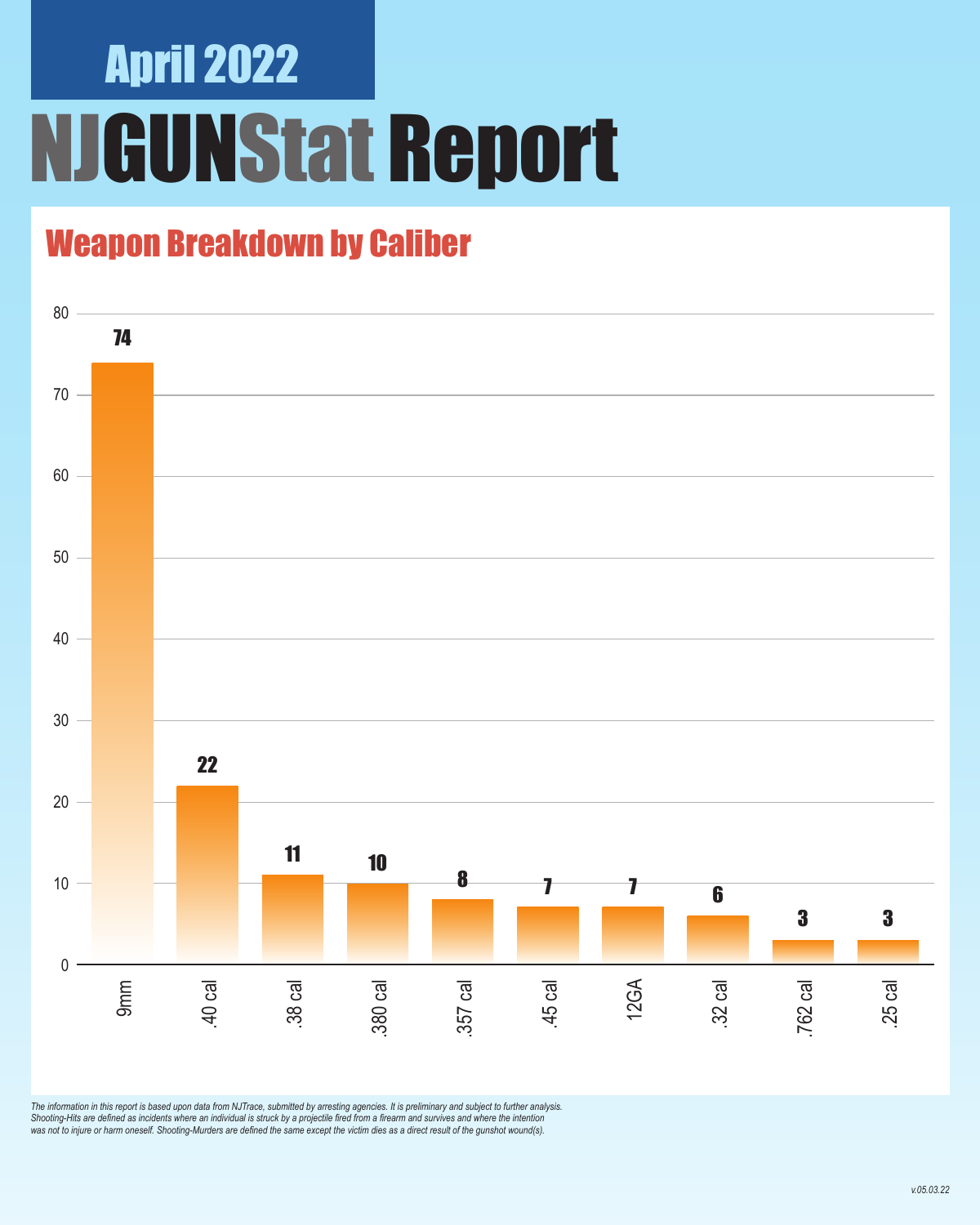# April 2022 **INStat Report**

#### Gun Recovery Numbers Statewide

| <b>Total Crime Guns Recovered</b>                    | 356 |
|------------------------------------------------------|-----|
| Found Property/Turned in                             | 135 |
| <b>Guns with Possessors</b>                          | 221 |
| Individuals Arrested with<br>more than One Crime Gun | 19  |

#### New Jersey Counties



#### New Jersey Cities



*The information in this report is based upon data from NJTrace, submitted by arresting agencies. It is preliminary and subject to further analysis. Shooting-Hits are defined as incidents where an individual is struck by a projectile fired from a firearm and survives and where the intention*  was not to injure or harm oneself. Shooting-Murders are defined the same except the victim dies as a direct result of the gunshot wound(s).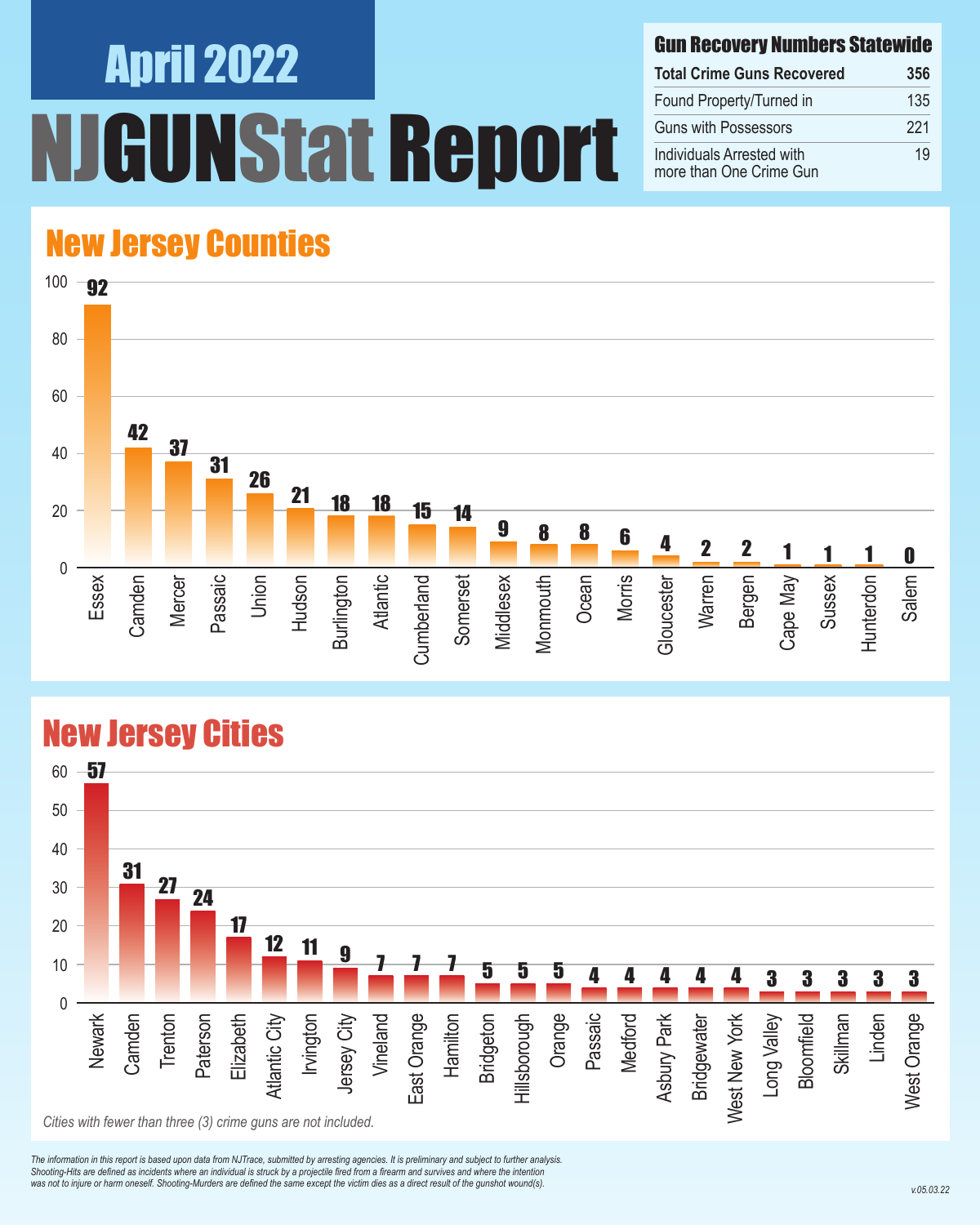## April 2022 NJGUNStat Report

### Weapon Breakdown by Manufacturer



*This chart reflects the information provided to the New Jersey State Police through NJTrace, a statewide program that relies on local police departments to input data on guns used in the commission of a crime. This chart does not rely on any reports from the federal Bureau of Alcohol, Tobacco, Firearms and Explosives (ATF). The information is preliminary and subject to further analysis.*